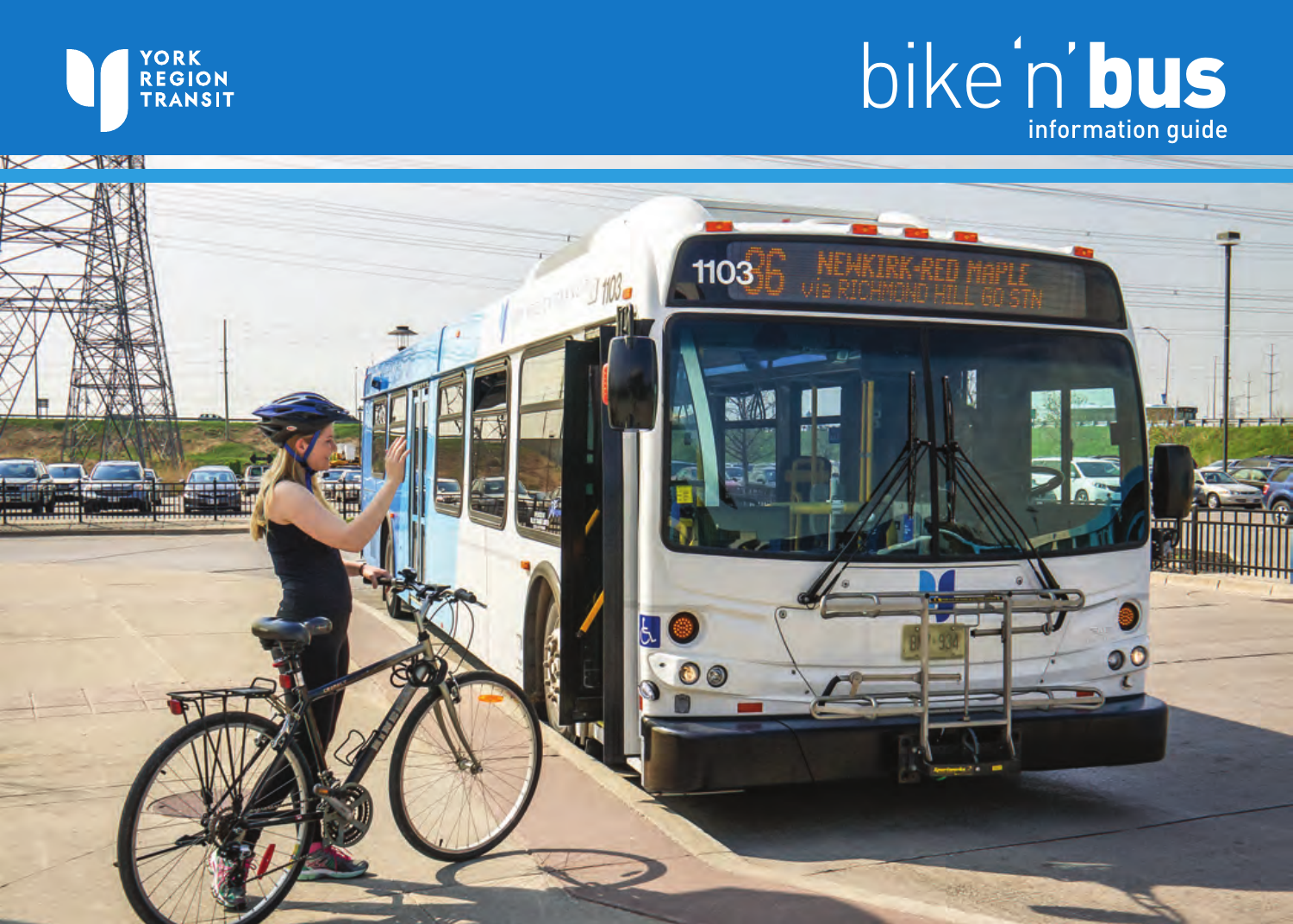## Bring your bicycle with you on YRT routes. You pay your regular fare but your bike rides for free.

Experience the ease and convenience of travelling with a bicycle on York Region Transit (YRT). Each rack holds up to two bikes and is designed for easy loading and unloading.

The bike racks are part of YRT's Bike'n' Bus program. Bike'n' Bus is part of the Metrolinx BikeLinx program for the Greater Toronto and Hamilton Area (GTHA), in partnership with Smart Commute.

#### Why should I bike 'n' bus?

- > Make a positive impact on your environment and reduce your carbon footprint.
- > Biking is a completely clean form of transportation. The only fuel it burns is your own calories!
- > A leisurely bike ride can elevate levels of feel-good endorphins, boosting your mood.

#### See inside for our step-by-step guide and more information >>

**Disclaimer:** YRT is not responsible for bicycles left behind or not claimed, lost or stolen bicycles, improper securement of bicycles and/or bicycle damage incurred as a result of using the bike rack.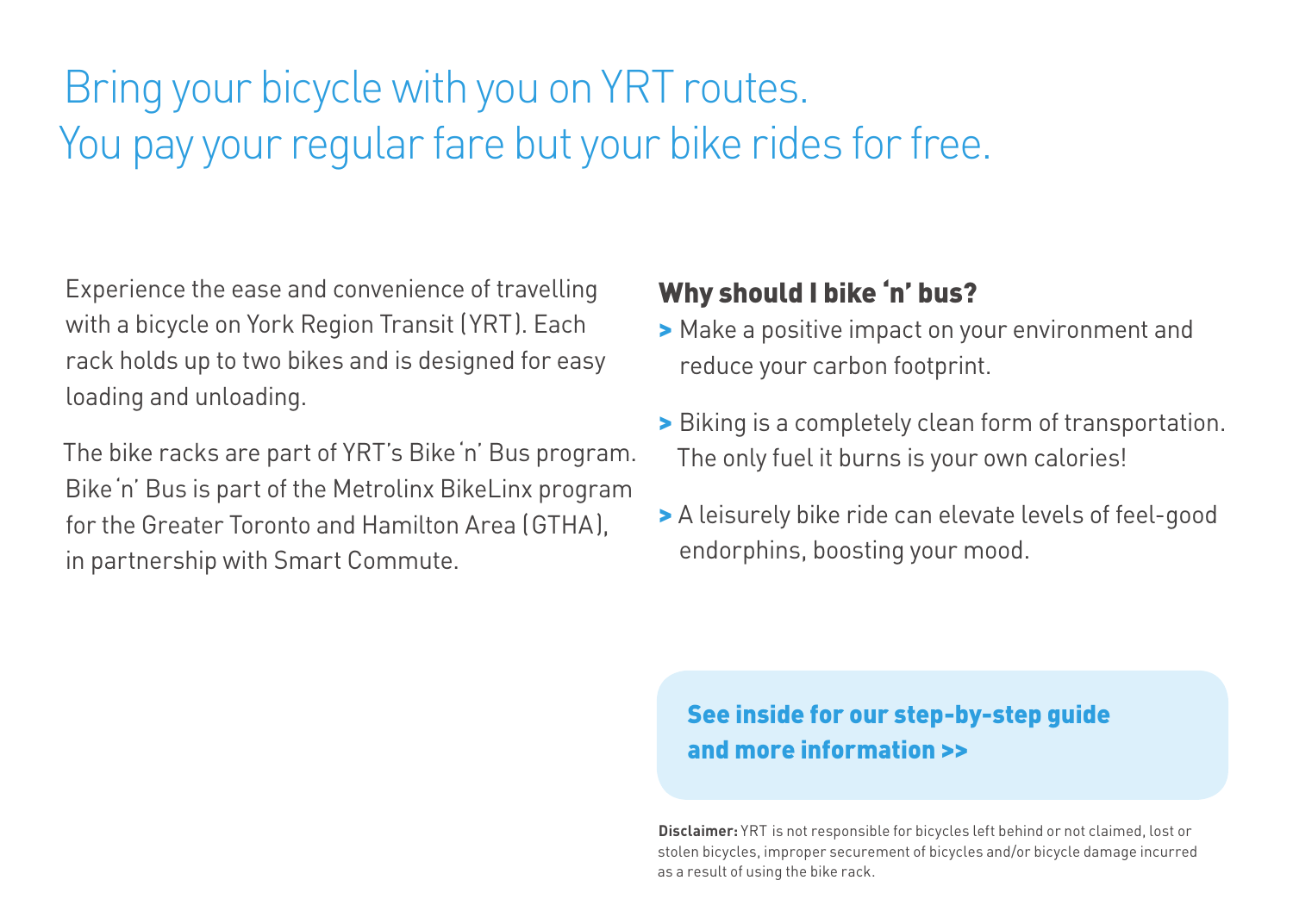



Bike racks can be found on all YRT and Viva buses and at bus stop locations throughout York Region, including terminals.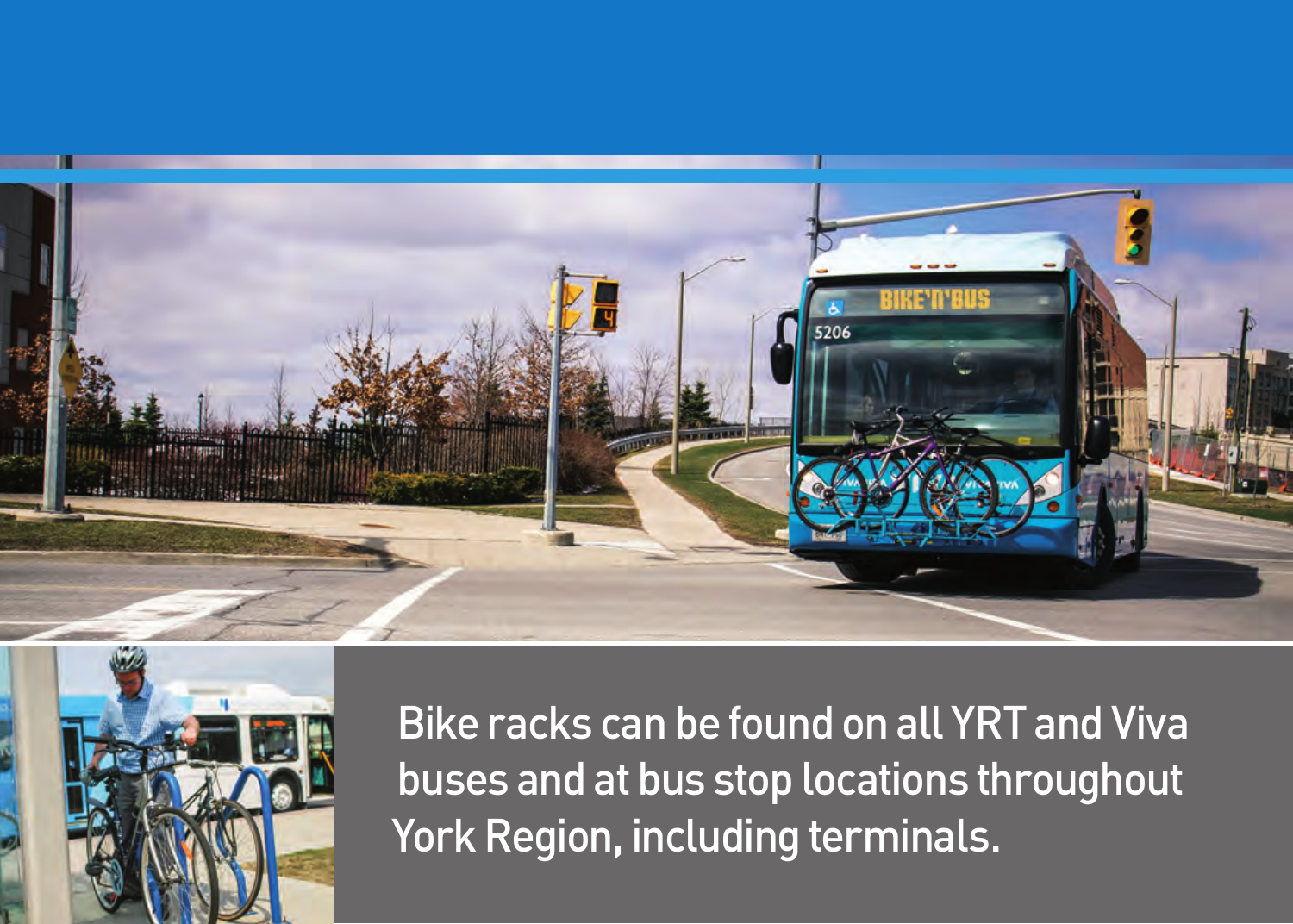## **Easy On:** Loading Your Bike



**GET READY** Prepare your bicycle for the bike rack by removing any water bottles or loose items that may fall off while the bus is in motion. As the bus approaches, let the driver know that you intend to use the bike rack. You can do this by making eye contact with the driver and pointing to your bike and the rack.



LOWER THE RACK Hold on to your bike with one hand and use your free hand to squeeze the handle at the top of the rack. Squeezing the handle will unlock the rack and it can then be lowered for use. If the rack is already lowered, move onto the next step.



**LOAD YOUR BIKE** Load your bike from the front or curb/platform side of the bus. Lift your bike into one of the rack's two wheel trays. A label tells you where the front wheel goes. The trays are far apart from each other to make loading/unloading easy if there is another bike there.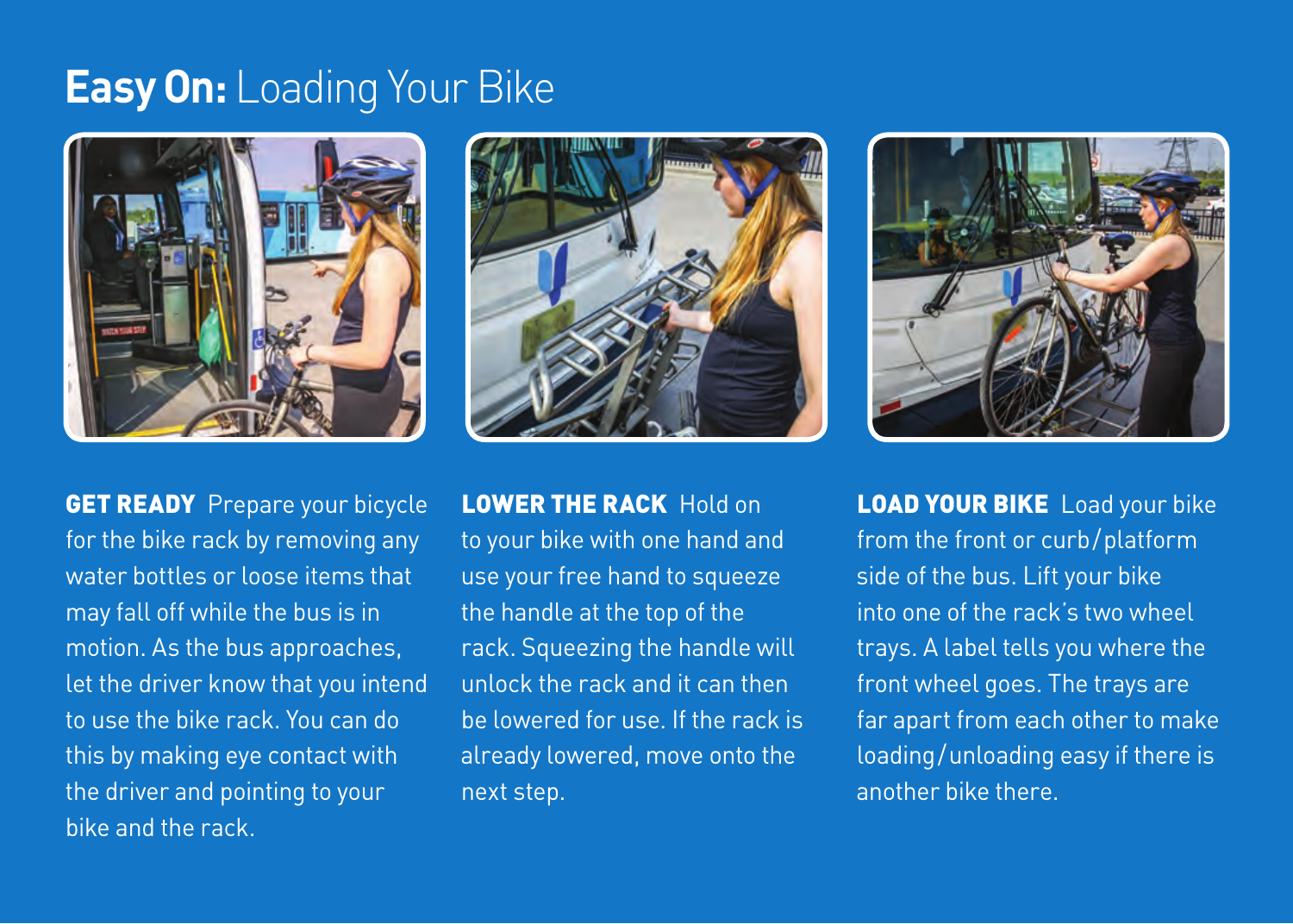

#### SECURE THE FRONT WHEEL

Secure your bike by pulling the spring-loaded support arm out and over the front tire.

Your bike is now ready for the ride!

**Safety Tips:** The loading/unloading of children's bikes should be performed by the accompanying adult.

Please be cognizant of the right side view mirror next to the front door when boarding/alighting the bus.

## **Easy Off:** Unloading Your Bike



**GET READY** Exit from the front door and be sure to tell the bus operator you will be unloading your bike from the rack. Approach the bike rack from the front or curb/platform side of the bus.

#### UNLOAD YOUR BIKE Pull the

spring-loaded support arm from the tire and lower. Lift your bike up from the wheel slots towards



the front or curb/platform side of the bus. Squeeze the handle at the front of the rack to lift and lock it in place.

**DEPART SAFELY** Carry your bike away from the bus to the sidewalk/ platform. Signal to the driver that you have finished unloading and stand clear of the bus.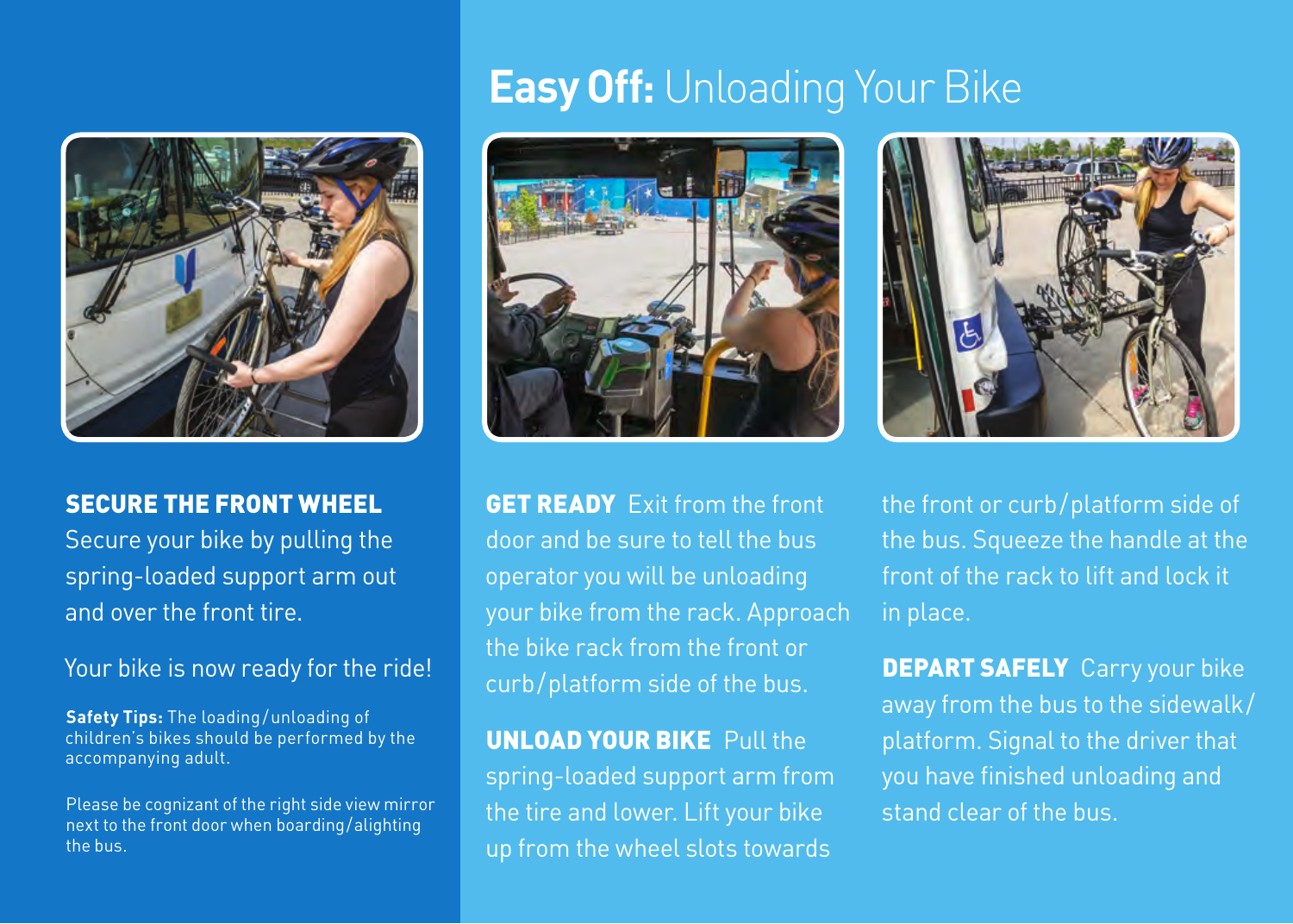# Frequently Asked Questions

## What if the rack is full?

Bike racks are available on a first-come, first-served basis. If there is no space left on the rack, the bus operator may let you bring your bike on board the bus unless:

- $\blacktriangleright$  You are travelling during rush hour periods<sup>1,2</sup>
- $\blacktriangleright$  The bus is full and there is not enough space<sup>2</sup>
- $\blacktriangleright$  There is an emergency<sup>2</sup>
- > Your bike is motorized<sup>3</sup>

#### Will all buses have bike racks?

Yes, the entire YRT fleet has bike racks installed.

You may also choose to lock your bike at one of more than 200 on-street YRT bicycle racks at over 72 locations across York Region.

- 1 Rush hour periods are weekdays, 6:30 a.m. to 9:30 a.m. and 3:30 p.m. to 6:30 p.m.
- 2 According to Bylaw R-1415-2005-028 (asamended), sec. 3.24
- 3 According to Bylaw R-1415-2005-028 (asamended), sec. 3.3

## Will my bike fit on the rack?

The on-bus bike racks are designed to hold conventional two-wheel bicycles with wheels that are 20-29 inches in diameter. The rack can also hold bicycles with a maximum 44 inch wheel base.

#### What isn't allowed on the bike rack?

- > Any bicycle with more than two wheels
- > Any bicycle with wheels that do not meet the guidelines (see above)
- > Any motorized bicycle or vehicle
- > Any bicycle with extra equipment that impedes the bike from being mounted securely on the rack
- > Conventional style electric bikes (e-bikes) meeting the following criteria are permitted: Electric/pedal power only; wheels are 20 to 29 inches in diameter; weighs less than 55 pounds; and abides by current bicycle policy and procedures.

## What if I forget to unload my bicycle?

Contact the YRT Contact Centre at 1-866-MOVE YRT (668-3978).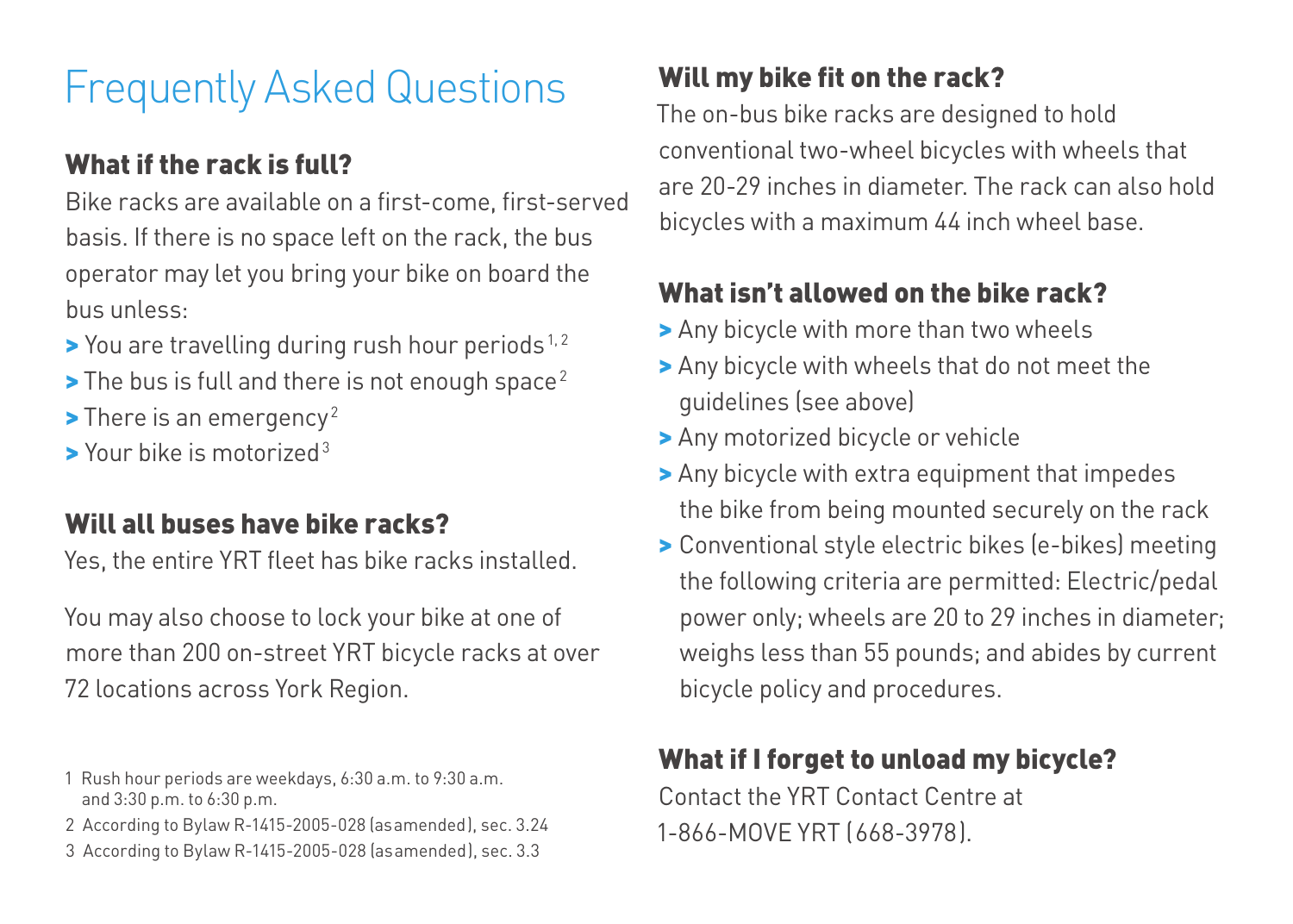#### Where can I find more information on safe cycling and cycling activities?

Cycle Canada www.cyclecanada.com

Ontario Ministry of Transportation www.mto.gov.on.ca

Ontario Cycling Association www.ontariocycling.org

#### Where can I find more information on Metrolinx and Smart Commute?

Metrolinx www.metrolinx.com

Smart Commute www.smartcommute.ca

# Cycling Safety Tips

Riding a bicycle is fun but there are also rules to be followed. Here are some cycling tips to keep you safe:

- > It is the law for those ages 18 and under to always wear a helmet while riding. Look for CSA, ANSI or SNELL-approved helmets to keep your head safe.
- > Follow the rules of the road and all traffic signs. They apply to cyclists.
- > Use proper hand signals. Here's what they should look like:



- > Only pass vehicles on the left. Drivers may not shoulder-check before making a right turn as they do not expect anything to be there.
- > Stay out of blind spots at the sides and rear of vehicles.
- > Be visible to drivers at night by wearing bright, coloured clothing and using headlights, tail lights or reflectors.